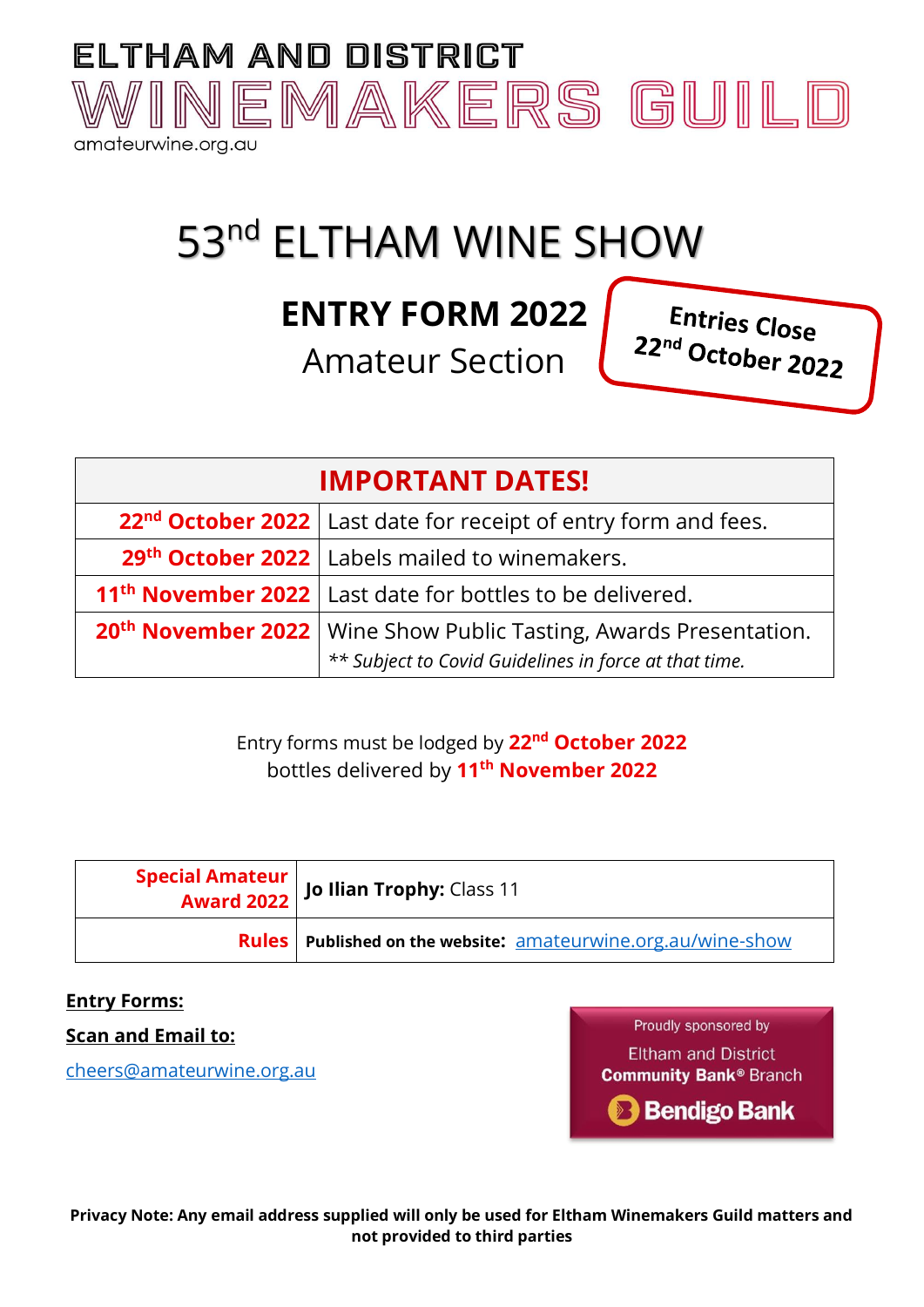

amateurwine.org.au

## **AMATEUR EXHIBITOR ENTRY FORM 2022**

| Surname:             | <b>First Name:</b>                                       |                    |                  |             |                   |
|----------------------|----------------------------------------------------------|--------------------|------------------|-------------|-------------------|
| <b>Address:</b>      |                                                          |                    |                  |             | <b>Post Code:</b> |
| <b>Telephone:</b>    | <b>Mobile:</b>                                           |                    |                  |             |                   |
| Email:               |                                                          |                    |                  |             |                   |
| <b>Certificate</b>   | Name (if different)                                      |                    |                  |             |                   |
|                      | Wine Guild Member? (please tick)<br><b>Eltham</b>        | <b>Frankston</b>   |                  |             |                   |
|                      | I do not belong to a wine Guild                          |                    |                  |             |                   |
| <b>Class</b><br>Code | <b>Description (Predominant Components)</b>              | Year of<br>Vintage | <b>Region</b>    | <b>Fees</b> | <b>Office Use</b> |
|                      |                                                          |                    |                  | \$8         | \$8               |
|                      |                                                          |                    |                  | \$8         | \$16              |
|                      |                                                          |                    |                  | \$8         | \$24              |
|                      |                                                          |                    |                  | \$8         | \$32              |
|                      |                                                          |                    |                  | \$8         | \$40              |
|                      |                                                          |                    |                  | \$8         | \$48              |
|                      |                                                          |                    |                  | \$8         | \$56              |
|                      |                                                          |                    |                  | \$8         | \$64              |
|                      |                                                          |                    |                  | \$8         | \$72              |
|                      |                                                          |                    |                  | \$8         | \$80              |
|                      |                                                          |                    |                  | \$8         | \$88              |
|                      |                                                          |                    |                  | \$8         | \$96              |
|                      |                                                          |                    | <b>Sub Total</b> |             |                   |
|                      | Public Entry Tickets @ \$15 each, includes tasting glass | No.                |                  | \$          |                   |
|                      | <b>Results books at \$10 each</b>                        | No.                |                  | \$          |                   |

#### **Direct Deposit payment (preferred**)

I have paid by Electronic Funds Transfer using the reference: …………………………………………….. **EFT Payments**: Eltham & District Winemakers Guild Inc. BSB 633000 Account No 150164119

**Note: Cost of Wine Show entry is \$20 on the public day** Total  $\vert$  Total

#### **Credit Card payment**

I wish to pay by credit card. Please send me an invoice to my email address Note: card processing charges - MasterCard and Visa 2.2%

**Privacy Note: Any email address supplied will only be used for Eltham Guild matters and not provided to third parties**